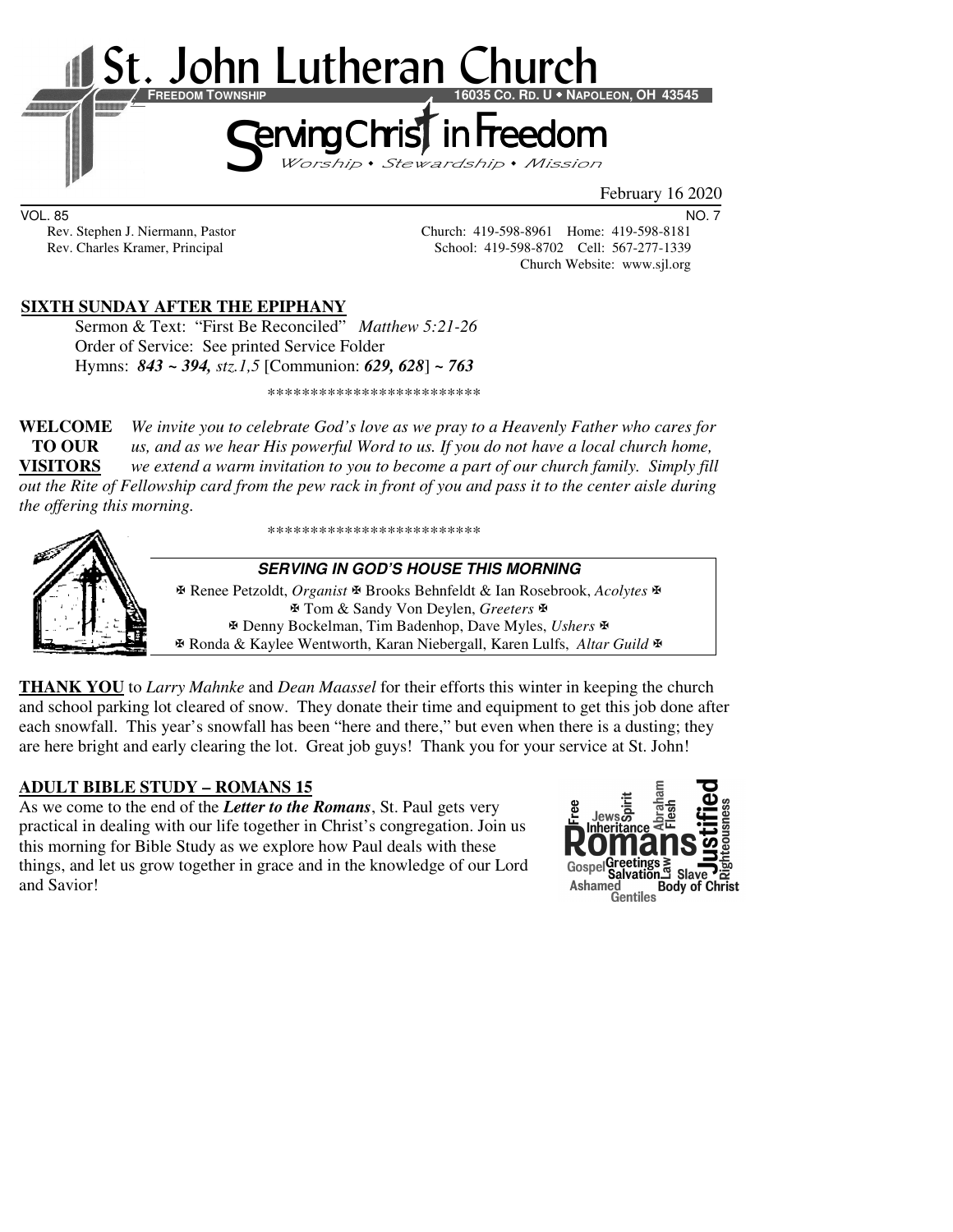|          | In God's House This Week | Online church calendar: www.DynaCal.com/sjl                       |  |  |
|----------|--------------------------|-------------------------------------------------------------------|--|--|
| Date     | Time                     | <b>Activities</b>                                                 |  |  |
| Today    | 9:00 AM                  | <b>Communion Service</b>                                          |  |  |
|          | 10:20AM                  | Adult Bible Class; Sunday School; "The Lamp"                      |  |  |
|          | 11:00AM                  | Ridgeville Legion Chicken Pie Dinner (serving until 1PM)          |  |  |
| Mon.     |                          | NO SCHOOL – President's Day observed                              |  |  |
|          | 9:00 AM                  | Ladies Blanket Knotting and Quilting (see bulletin note)          |  |  |
|          | 4:30 PM                  | Jr High LYF Meeting ( <i>until</i> 6:00 PM)                       |  |  |
| Tue.     | 8:35 AM                  | <b>School Chapel</b>                                              |  |  |
| Wed.     | $6:15 \text{ PM}$        | <b>Midweek Confirmation Class</b>                                 |  |  |
|          | 6:30 PM                  | <b>Adult Bell Practice</b>                                        |  |  |
|          | $7:15$ PM                | <b>Adult Choir Practice</b>                                       |  |  |
| Sun.     | 9:00 AM                  | <b>Worship Service</b>                                            |  |  |
|          | 10:20AM                  | Adult Bible Class; Sunday School; "The Lamp"                      |  |  |
|          | 1:00 PM                  | 4-H Meetings (All 3 clubs)                                        |  |  |
| $Mon. -$ | 7:30 AM                  | Morning Meditations, WONW 1280 AM                                 |  |  |
| Sat.     |                          | Speaker: Rev. Willie Stottlemyer, St. Stephen Lutheran - Defiance |  |  |

**MATTERS FOR PRAYER** – Please keep these people in your prayers:

- Shut-Ins: *Norma Damman, Renetta Homan,* and *Lester Rabe* 
	- *Delora Winkelman, Dorothy Gerken, Melba Elling, Eldor Gruenhagen,* and *Lorna Von Deylen*, at Genacross Lutheran Home
	- *Evelyn Rohrs,* recuperating back at Assisted Living Genacross Lutheran Home, Napoleon
	- *Donald Landry,* residing at the Ohio Veteran's Home, Sandusky
	- Armed Services: *Justin Atkinson, Jason Rohrs*, *Emily Schroeder, Connor Gerken, Seth Handy*
	- *Rose Leonard, Florence Jones, Ruth Mahnke*, *Cheryl Yaw,* with various health issues
	- *Arlene Gerken,* at Genacross Lutheran Home due to a fall taken at her home
	- *Harold Behrmann,* at Fulton Manor Wauseon for rehab following his recent hospitalization
	- *Reldon "Shorty" Bischoff,* at home receiving hospice care
	- *Willie Joost,* who suffered third-degree burns on the back of his leg
	- $\triangle$  *Brooke Bostelman and grandparents Roger & Shirley Bostelman, recovering in hospitals after* receiving severe injuries in a car accident
	- *Joyce Martis and family,* grieving the passing of Rev. Alvin Martis, who died in Christ this past Wednesday evening

**JR HIGH LYF (RESCHEDULED):** The Jr High LYF will be meeting on Mon., Feb. 17<sup>th</sup> from 4:30 – 6:00 PM due to the cancellation last Sunday.

**2019 END OF YEAR CONTRIBUTIONS** – The 2019 individual offering totals (green sheets) are available on the narthex table. These will also be printed in the Church Annual Report. We hope this helps those members in need of this information for tax purposes. If you have any questions on your yearly contribution information, please call past Financial Trustee, *Cheryl Dietrich* at 419-592-9792).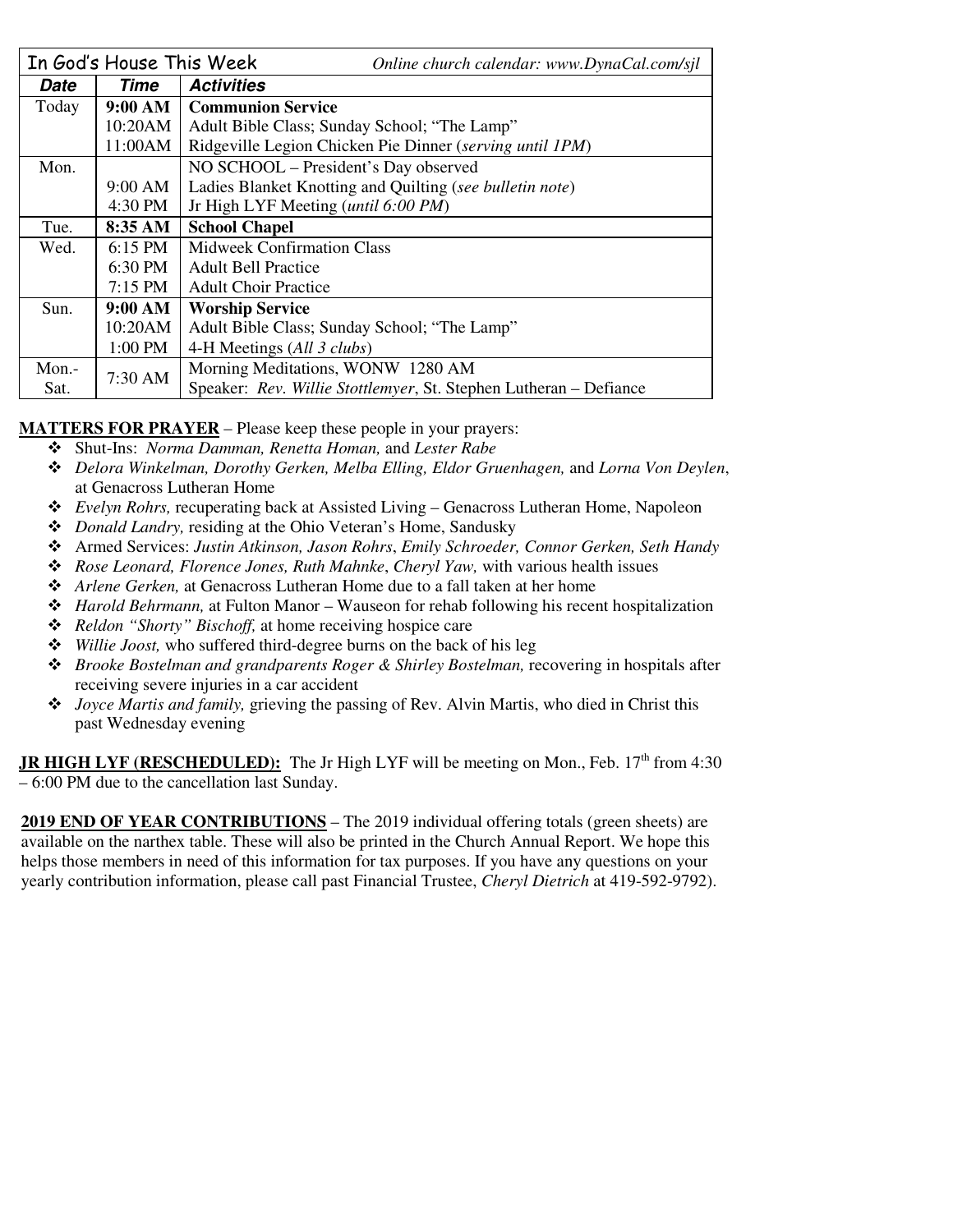**NEW STAINED GLASS WINDOW #10** – Please take note of the newly installed stained glass window, depicting a scene from the Gospel of John, chapter 8, the adulterous woman and the mercy of her Savior. A page with a description of this window is available in the narthex.

**LADIES BLANKET KNOTTING OR QUILTING** is planned for all day Monday, Feb. 17. Got cabin fever? Come and join us! There will be blanket knotting for those that do not wish to quilt. We will start at 9:00 AM. All ladies of the congregation are invited. You can come and stay all day or just part of the day; whatever fits your schedule. Hope to see you tomorrow!

# Lent Midweek 2020

One of the Bible's greatest wisdom books is *The Book of Job*. In our midweek services this Lent we will explore this magnificent composition that is among the greatest literature of all time. Readings at home and nine sermons will help us dig deeply into Job's central message.

We all suffer—personally and privately. A husband loses a job. A child gets divorced. A diagnosis stuns. A parent dies. And now, thanks to the media, we are able to see and experience more of the world's catastrophes and suffering. We need the *Book of Job*, now, more than ever.



Martin Luther asserted that "Job is magnificent and sublime as no book of Scripture." Others have called this book "the Shakespeare of the Bible." The early Christian scholar Jerome called *The Book of Job* an "eel," since the more one tries to contain it, the more slippery it becomes! The purpose of our Lenten emphasis is to learn how to apply *The Book of Job* to our lives so that the book becomes less like an eel and more like a loving companion through life's dark valleys. Preaching plans are as follows:

- Ash Wednesday: Flying Blind (Job 1:1–12)
- Lent 2: Sweet Surrender (Job 1:13–21)
- Lent 3: Learning to Lament (Job 3:1–26)
- Lent 4: It Is Enough (Job  $14:1-14$ )
- Lent 5: Understanding How It All Works Together (Job 23:1–17)
- Lent 6: God Speaks in the Storm (Job 38:1–11)
- Maundy Thursday: On Earth Is Not His Equal! (Job 41:20–34)
- Good Friday: Tearing Down the Spite House (Job 42:7–9)
- Easter Sunrise: I Know That My Redeemer Lives! (Job 19:23–26)

Job's most famous statement appears in 19:25, "I know that my Redeemer lives." Christ is alive, having conquered death and the grave. His grace is enough. His love brings comfort and healing. And this Lent these gifts come to us through *The Book of Job*.

**Lent begins Ash Wednesday, Feb. 26 Worship at 7:00 p.m.**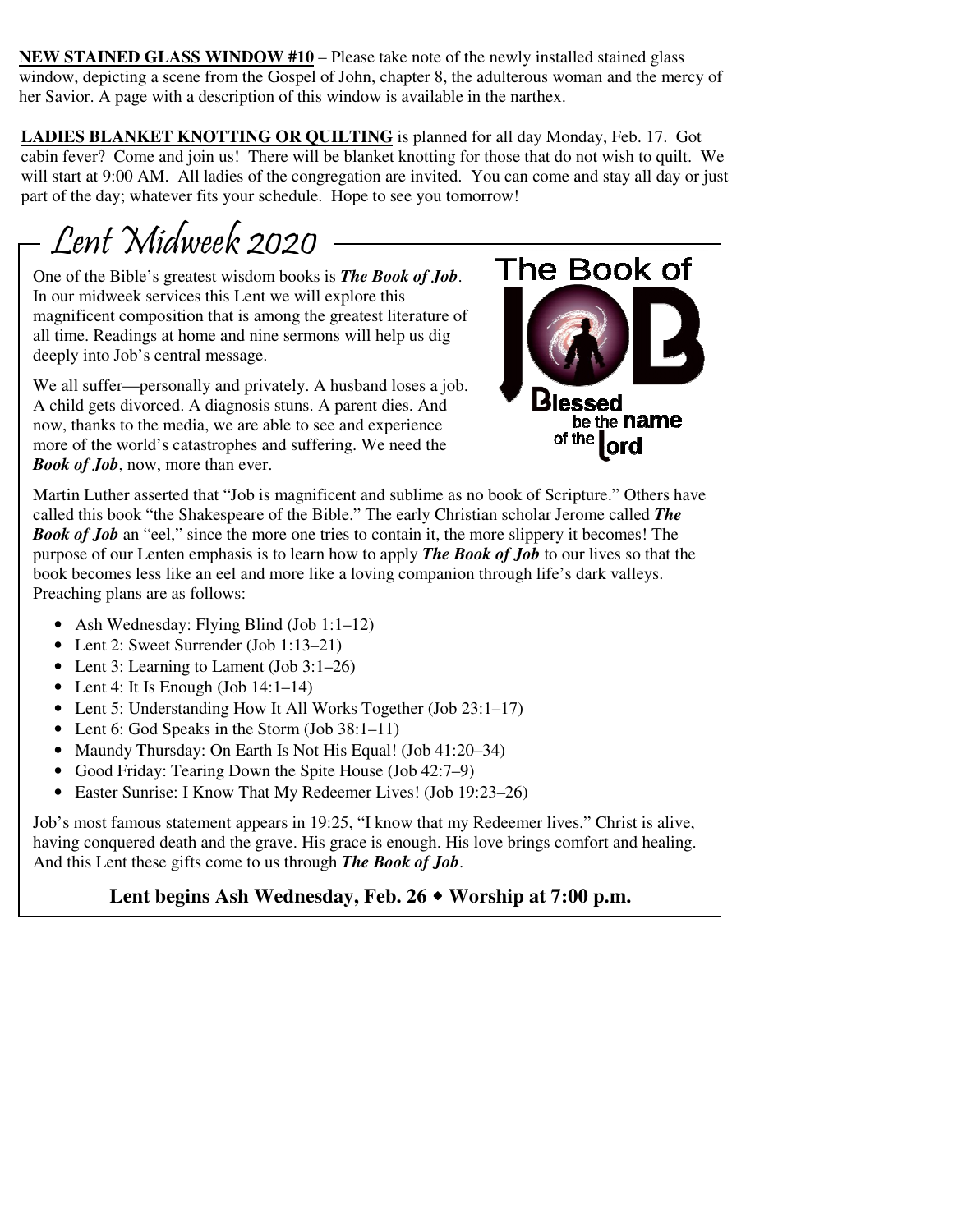## **MIDWEEK CONFIRMATION CLASS DURING LENT** – Beginning **Ash Wednesday, Feb. 26**,

the midweek confirmation class will meet from **5:45 to 6:45 p.m.**, dismissing in time for students and families to attend the midweek Lenten service.

#### **COMMIT TO SOMETHING NEW FOR LENT – ATTEND**

**BIBLE STUDY!** Often during the season of Lent, Christians will give up something – desserts, sweets, screen time, etc. – as a reminder that Christ gave up His life for us. This is a fine devotional practice. **But you should also consider committing to something new for Lent,** as a reminder of the commitment Christ made to go to the cross for us! And what could be a better, more



salutary, commitment than to attend a Bible study during these weeks? In the spirit of St. Paul who wrote, *"I want to know Christ" (Phil 3:1),* join us! Lent Bible study options are:

### • **"WHO AM I? WHAT AM I DOING HERE?" (Sunday mornings during Lent)**

 These are the big questions that eventually confront everyone, and they do not go away with time. People try to quell the nagging of these questions with distractions and with rationalizations, but the questions refuse to go away; they demand an answer.

 **God has the answers!** This six-session, video-based Bible study will be conducted on the six Sundays of Lent after worship, led by Pastor Niermann. Join us as we grow closer to Jesus and to each other in the study of God's precious Word.

#### • **"JOB" - MEN'S BREAKFAST STUDY (Thursday mornings during Lent)**

 Each Thursday during Lent we will gather in the fellowship hall at 6:30AM for breakfast and for a Bible study that coordinates with the midweek Lenten theme on *The Book of Job*. It's a stomach-delighting, soul-nourishing way to start your day!

### • **"WHATEVER" - WOMEN'S LENTEN STUDY (Thursday mornings during Lent)**

 In the culture, we use the word "whatever" as a very dismissive way, as if to say we just don't care about things. St. Paul, however, uses that word in his letter to the *Philippians* to draw attention to the things we should care about the most – whatever is true, whatever is noble, whatever is right, etc. (Phil. 4:8)

 Join us for a women's Lenten Bible study titled, *"Whatever: Keeping Your Heart in Tune With Whatever Life Brings."* **This study will be Thursday mornings during Lent, starting the day after Ash Wednesday (Feb. 27), 10:00-11:15AM** *(we may not go the full time, but we'll never go past 11:15)*. Meet in the north fellowship hall. Our study leader is Nancy Nemoyer, an LC-MS commissioned deaconess and former director of the deaconess program at Concordia University, Chicago.

**2019 CHURCH ANNUAL REPORT** – It's time to start getting your reports ready for the 2019 Church Annual. The secretaries and treasurers of the different organizations are asked to write up a summary of the year's activities along with a financial report if there is one. **Please turn your reports in to Joyce Wiechers ASAP.**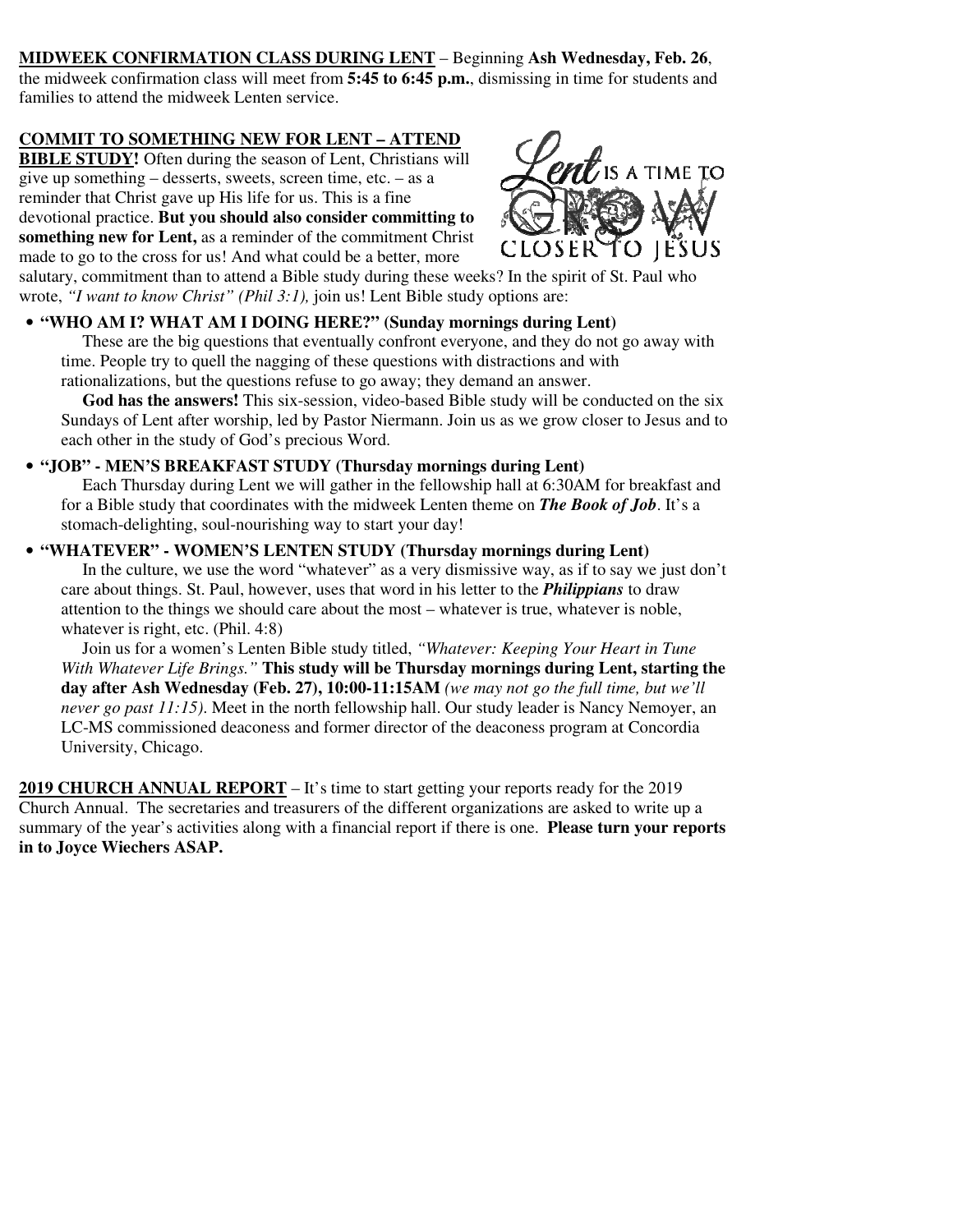**WINTER PARKING LOT ASSISTANCE** – If you are able-bodied and surefooted, please consider serving God's people by coming a little early on those Sundays when the winter weather is a bit dicey, to help park cars for those who come to the carport, and/or to go outside and give an arm to assist those who need help walking across the parking lot. No need to sign  $up$  – just show up a little early to lend a helping hand. Thank you!



| <b>FINANCIAL FACTS:</b> | Home Fund  | Synod & Missions | <b>Building Fu</b> |
|-------------------------|------------|------------------|--------------------|
| Weekly Need             | \$9,792.78 | \$500.00         | \$961.54           |
| Rec'd 2/09/20           | \$7,625.03 | \$147.00         | \$119.00           |

**FINANCIAL FINANCIAL FUNDER**<br>FINANCIAL Synod & Missions Building Fund

 **ATTENDANCE**: Sunday – 2/09/20 – 225

## **ABOUT LUTHERAN SCHOOLS –CONGREGATIONAL RESPONSIBILITY FOR**

**CHRISTIAN EDUCATION:** When the Lutheran Church – Missouri Synod was formed, it became a requirement of Synodical membership that congregations would provide Christian education for their children. This was before public schools were available and before Sunday schools were popular. Thus a congregation was expected to operate a Lutheran School if it was to become a member of the Synod. The Great Commission was not given only to parents, but all members of the church. A current proverb, "it takes a village," reminds congregations that it is their corporate responsibility to provide a Christian education for the children of the congregation.



**VBS DIRECTOR NEEDED** – It's time to begin making plans for our 2020 VBS, and the first step is to identify a director. The VBS Director's job is to work with the pastor in planning a daily schedule, recruiting a staff, attending planning meetings, and assisting as needed especially in areas of publicity, enrollment and registration. If God is tugging at you to serve the children in this way, please speak with Pastor Niermann, and we'll start the planning.

## **PRESCHOOL:**

- **ENROLLMENT** The St. John Lutheran Preschool is now accepting enrollment applications for 2020-21 school year. Anyone interested in enrolling your child in our preschool program should contact the school office at 419-598-8702 to request an enrollment packet and/or turn in their registration form. Preschool registration is now open to the public, so be sure to register soon. There is a non-refundable \$30 registration fee that must accompany your registration.
- **TUITION** Prior to Christmas Break, letters were sent to all Preschool families regarding an increase in tuition for the 2020-2021 school year. Here are the School Board approved rates as of the October 2019 Board meeting: 3-yr old Preschool - \$80/month; 4/5-yr old Preschool - \$200/month. It has been several years since a tuition increase has been made, and in order for the program to remain self-funded, this increase will need to be implemented beginning with the 2020-2021 school year.

**UPCOMING EVENT**: **Ridgeville Twp Volunteer Fire Dept** will host their annual Pancake & Sausage Breakfast on Sun., March 1 from 7:00 AM – 1:00 PM.